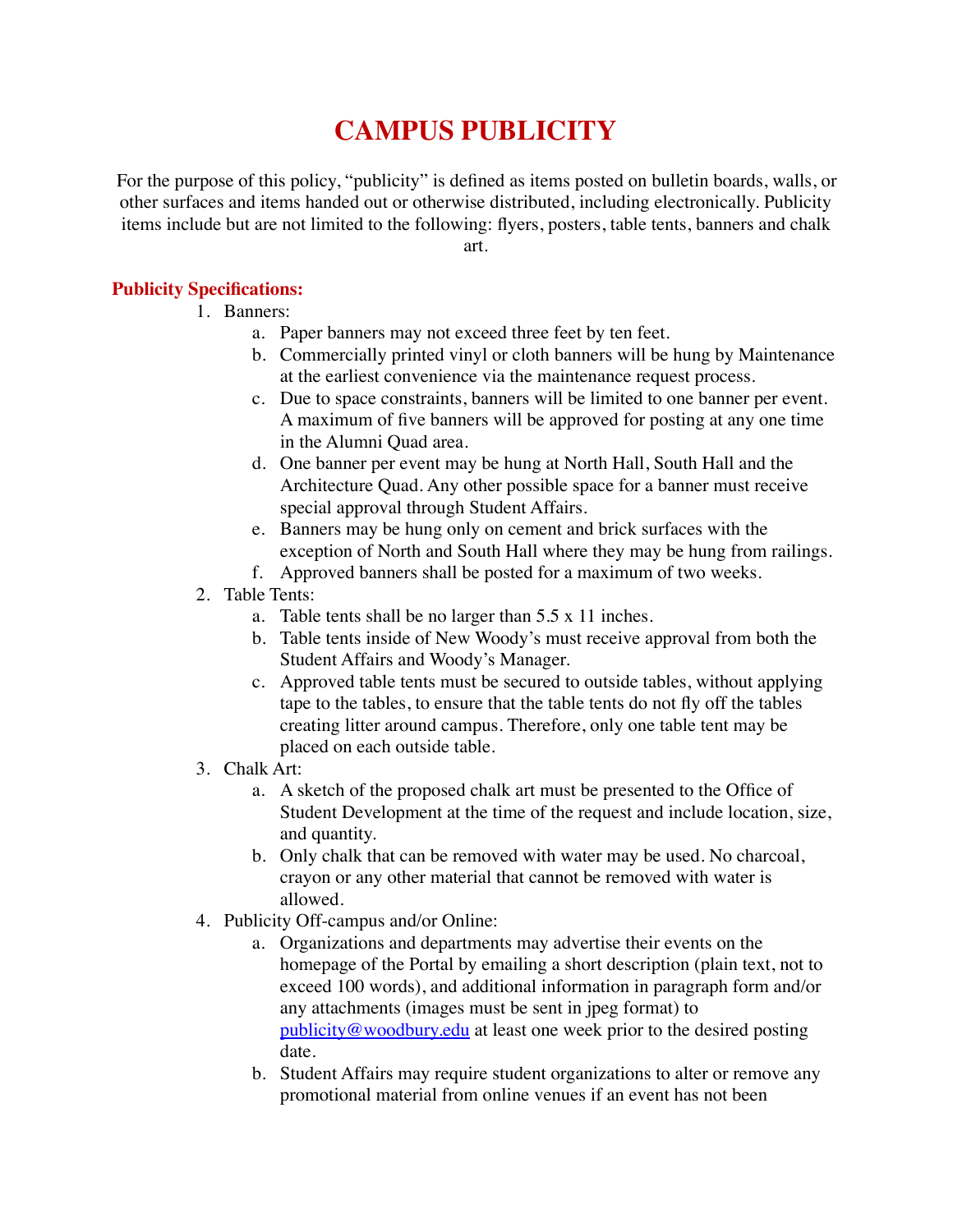approved, information is inaccurate, or it is not in accordance with the values of Woodbury University or Student Affairs.

- c. Student organization events where alcohol will be served may be publicized off campus only through invitations to individuals and groups with Student Development approval. Specific groups include but are not limited to recognized organizations at other area universities.
- d. No outside group or individual may advertise the event on behalf of a student organization.
- e. Student organizations may not do any publicity through general announcements to the public such as radio, internet or newspaper advertising or flyers posted in public places without prior approval of the Student Affairs.

#### **Publicity Approval Process:**

- 1. Student Affairs must approve all publicity to be posted or distributed on campus. This is intended to avoid calendar conflicts, keep the campus free of clutter, and uphold University standards of content.
- 2. University departments wishing to post or distribute announcements directly related to their functional areas do not need to have those materials approved. The exception to this is publicity for University-sponsored events, which must be approved by Student Affairs in order to avoid scheduling conflicts.
- 3. Publicity for an event sponsored by a student organization or university department will be reviewed for approval after a Facility Reservation Event Authorization has been submitted and approved.
- 4. All publicity material should be grammatically correct, and contain accurate and timely information for approval.
- 5. Publicity for any University or organization event where alcoholic beverages will be served must not focus on the presence of alcohol at the event.
- 6. Only publicity items with the required stamp may be posted or distributed on campus, with the exception of departmental publicity as indicated in #1 above.
- 7. Woodbury University and Student Affairs are not responsible for the damage or loss of any publicity items.

#### **Guidelines for Posting:**

- 1. Approved posters and flyers may be posted on general campus bulletin boards and unpainted brick or concrete surfaces only.
- 2. Posting on bulletin boards must meet the following guidelines:
	- a. Only one poster or flyer may be posted per bulletin board.
	- b. Publicity must be tacked to bulletin boards. Tape is not allowed.
	- c. Publicity is permitted on bulletin boards designated for Student Development use.
- 3. No more than fifteen publicity items (excluding banners) may be posted in the Woody's Quad for any single event.
- 4. Publicity items may not be posted on the following areas: windows, doors, steps, ground, painted surfaces, administrative bulletin boards, fire alarms or cars parked on campus.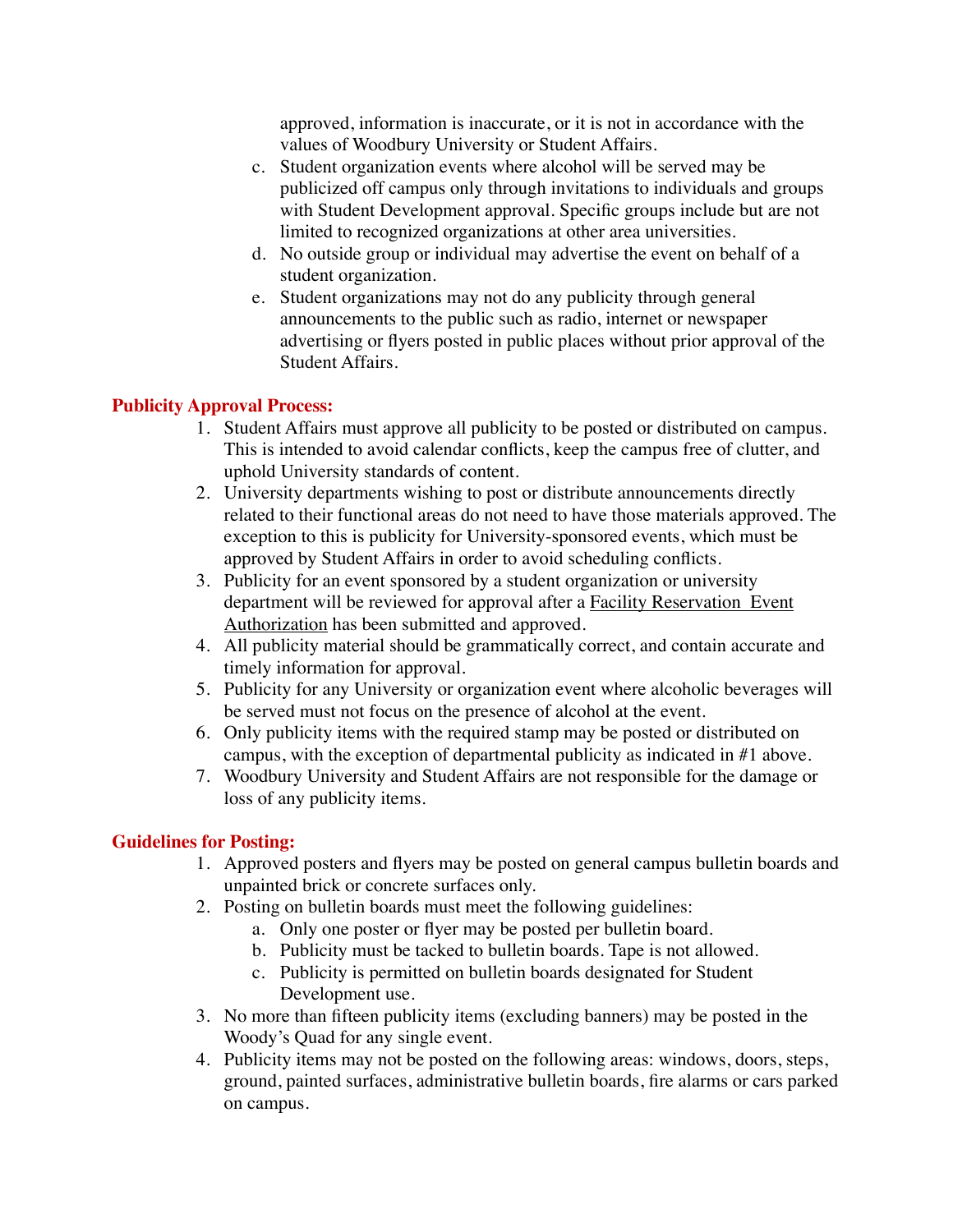- 5. Publicity items that compromise safety will be removed. This includes, but is not limited to, items hung from trees and items posted on the ground or on steps.
- 6. Publicity items may not be posted over other current publicity.

### **Removal of Publicity:**

- 1. Recognized student organizations and University departments are responsible for removing all publicity items one business day following the publicized event or within two weeks of posting, whichever comes first.
- 2. The University reserves the right to remove any publicity item that is unauthorized, defaced, improperly posted, deemed unfit, or untimely.
- 3. Student organizations will be assessed a \$25 Publicity Removal Fine by the Office of Student Development for failure to remove outdated publicity items or improper posting of publicity.
- **4.** Approval of future forms of publicity shall be suspended until outdated publicity items have been removed and/or when fines are paid.

## **The Rock Policy**

- 1. Only recognized student organizations may paint the Rock.
- 2. Organizations must reserve the Rock through the Student Affairs. The Rock may not be reserved for more than one week, or past the date of an advertised event.
- 3. Rock decorations other than paint (e.g., wood, signs, decorations, structures) must adhere to the following guidelines:
	- a. No items may be balanced or hang on the structure
	- b. Decorations may not have protruding nails, screws, or sharp objects.
	- c. Decorations may not exceed 6 feet in height.
	- d. Non-paint decorations must be easily removable, not permanent.
	- e. Non-paint decorations must be drawn in detail.
	- f. All non-paint decorations should be removed by midnight of the last date reserved.
	- g. Organizations may not use Rock decorating as a mandatory activity for members of their organization. Decorating the Rock should be fun and voluntary.
	- h. Each organization may reserve the Rock a maximum of 2 times per semester.
- 4. Unsafe structures must be redesigned or removed immediately at the discretion of Student Affairs.
- 5. A tarp may be used when painting the Rock to prevent spills. The tarp can be checked-out from the Student Organization Resource Center in the Whitten Student Center.
- 6. Organizations will have to pay for any damage to the surrounding area.